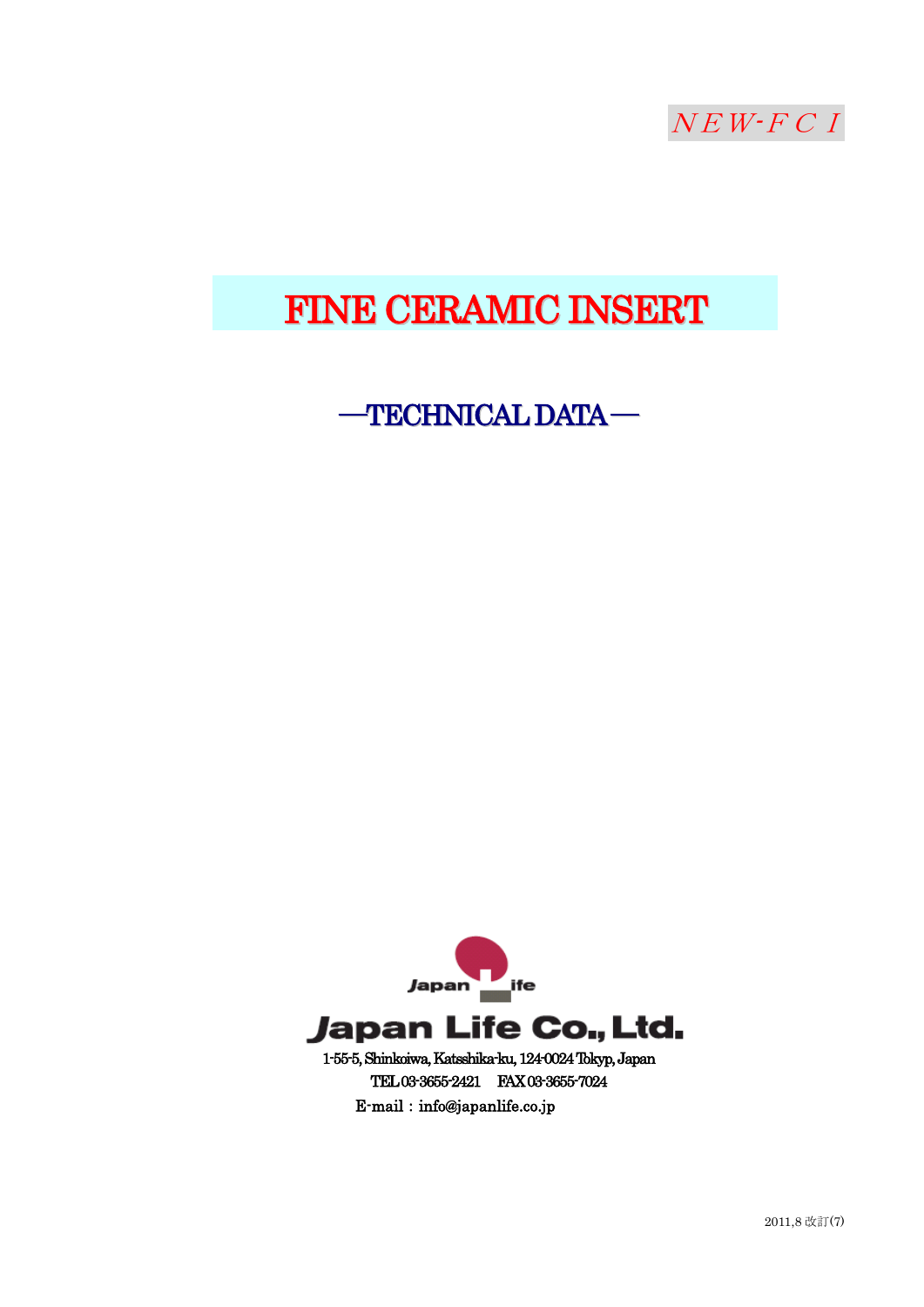## INTRODUCTION

In recent years, there have been in mounting needs for durability of structural objects, and, it has also become more and more strongly required for materials of insert to be prepared for corrosion of concrete structures caused by chloride attacks.

Alumina ceramics, which is the constituent material of the Fine Ceramic Insert (FCI), has important material properties. It is a half of steel in weight, and the hardest material next to diamond and is strongly resistant to acids and alkalis. "FCI is the insert that does not corrode nor generate causes of salt damages".

The FCI is very compatible with concrete and due to FCI's constituent materials it does not corrode nor cause corrosion to occur. All of the problems inherent to date inherent with the use of conventional metallic inserts resolved.

In November, 1998, the Japan Institute of Construction Engineering (JICE) awarded a Technical Evaluation Certificate to FCI with regard to "Construction method for hanging scaffoldings for prestressed concrete bridges with uses of fine ceramic Insert".

Since the beginning of its sales, FCI has been continually developed and improved to meet the changing requirements of the construction industry. All FCI products do not allow cement fluids to flow into the threaded area of inserts during concrete placement.

In 2002, the Japan Prestressed Concrete Contractors Association (JPCCA) issued the publication "Guideline for design and application of inserts for outrigger scaffoldings for wheel guards and bridge railings:" The FCI range of products that comply with the requirements of this document were updated at that time..

In April, 2005, JPCCA published "Guideline for Design and Application of Inserts" and the aforesaid 2002 Guideline was discontinued. Upon the occasion of the issue of this new guideline, the technical data for FCI was once again updated.

In July, 2005, the technical data related to the fire resistance of FCI was supplemented.

In October 2008, a new integral type FCI range was introduced. FCI was redesigned with the sleeve and body molded into one part before being fired. All of the new FCI range was tested independently by the Japan Testing Centre for Construction Materials (JTCCM). Testing of types and lengths,  $M12 \times 60$  and  $M16 \times 65$ , 75, 85 was conducted. Results of the pull out tests of the embedded inserts confirmed that new one piece integral FCI type had the same or equivalent strength compared to those of previous two part types. Also for larger sizes such as M20, M22 and M24, the integral type of FCI has been developed to meet variety of needs.

We would like to recommend the use of FCI to all of our customers.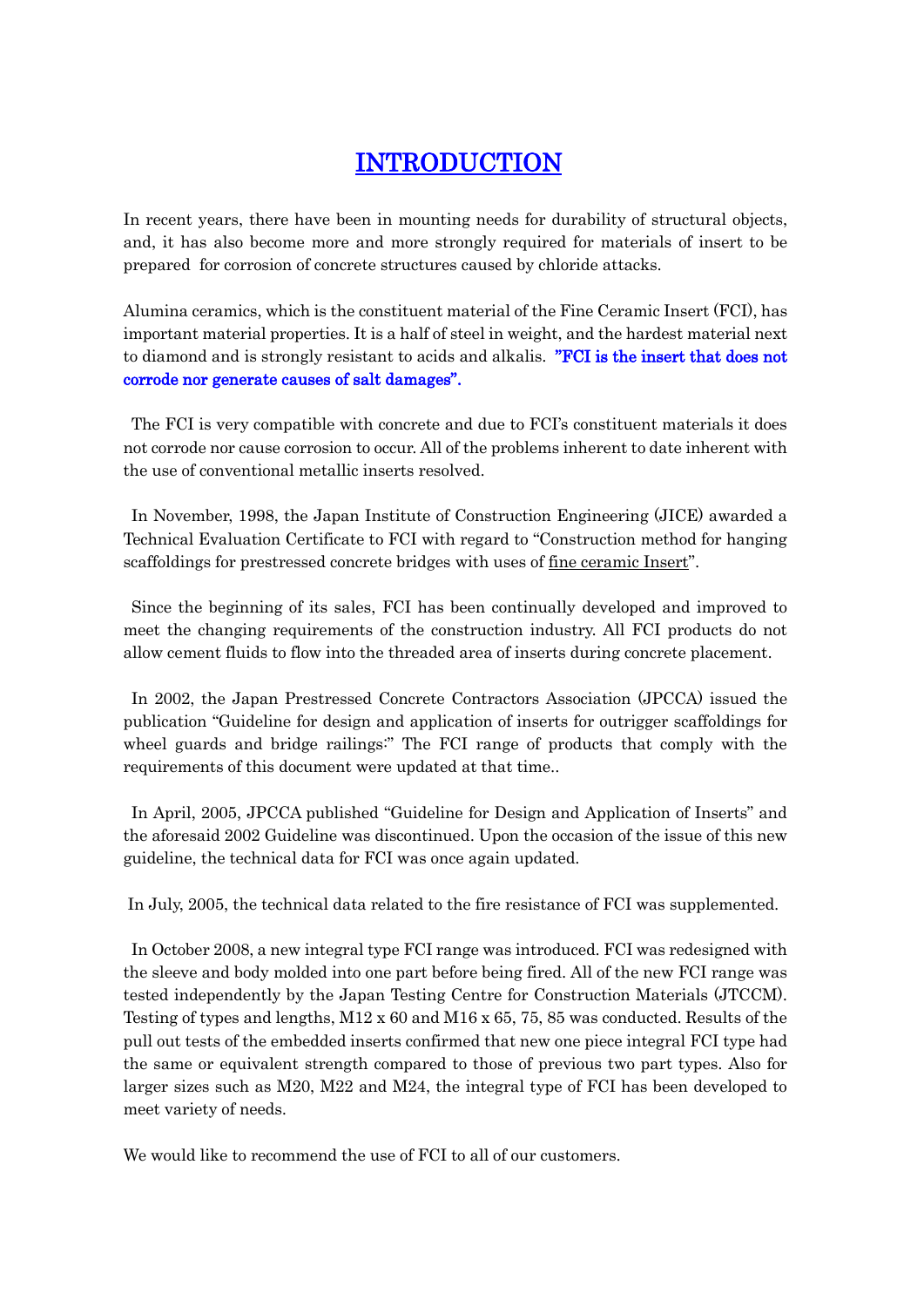

| <b>Material Specifications</b>                      |
|-----------------------------------------------------|
| $\Omega$                                            |
|                                                     |
| Fire Resistance of FCI<br>6                         |
| <br>Design Methods for FCI-                         |
| Calculation Methods for Length of Fixing Bolt……… 11 |
| Drawings of FCI<br>13                               |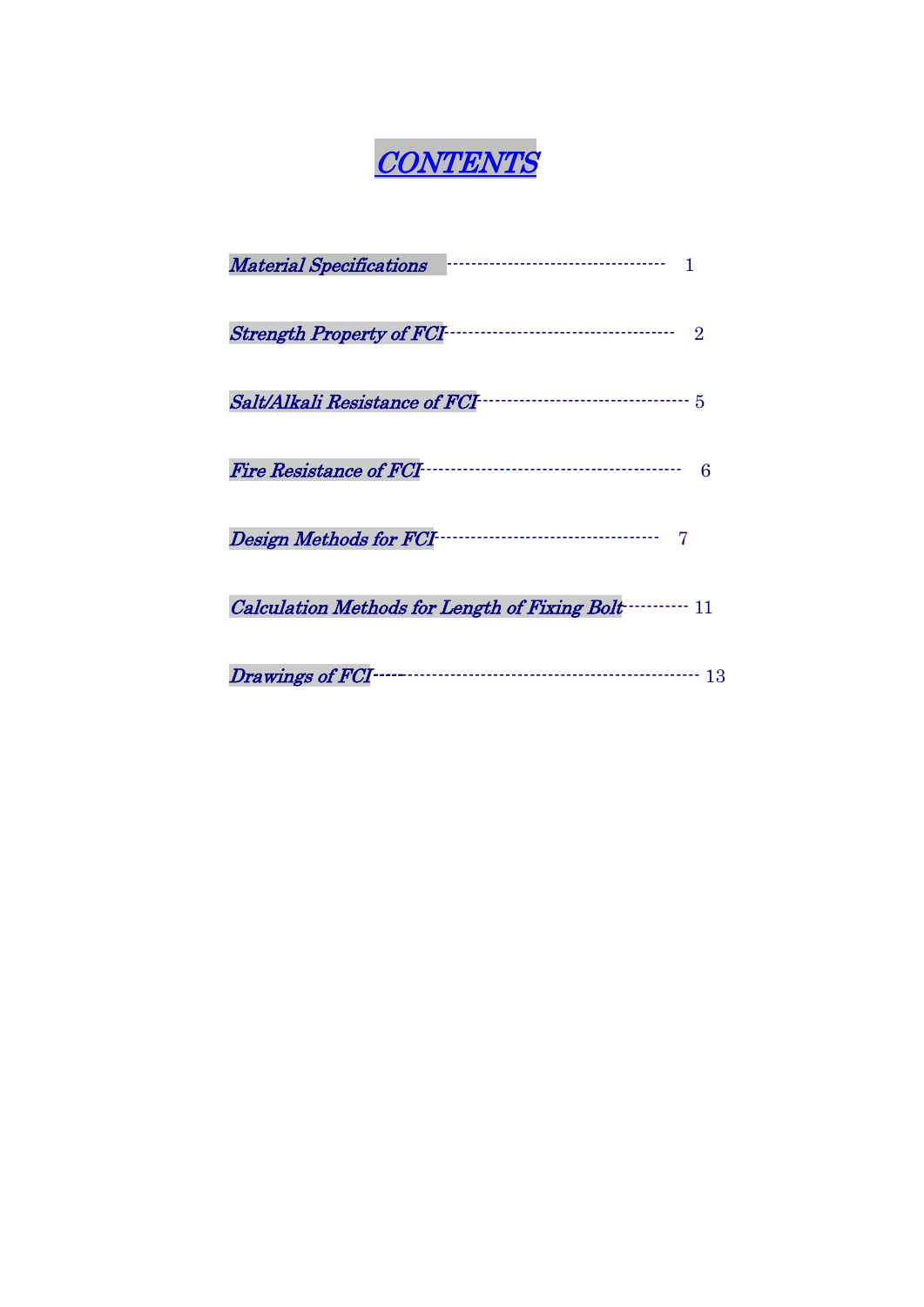## Specifications of Materiuals

#### (1) FCI Body

Alumina sintered body with purity of 96%

Table 1: Mechanical property of Alumina sintered body

| Item                 | Unit     | Value                |
|----------------------|----------|----------------------|
| Hardness             | kN       | 12.7                 |
| Flexural Strength    | $N/mm^2$ | 398                  |
| Compressive Strength | $N/mm^2$ | 2160                 |
| Young Modulus        | $N/mm^2$ | $3.17 \times 10^{7}$ |
| Poisson Ratio        |          | 0.227                |
| Unit weight/volume   | $g/cm^3$ | 3.8                  |

## (2) Size and shape of FCI (Integral type)



Fig. 1 Shape of integral typed FCI

| Table 2. Dimensional Table for FCI of integral type |      |      |          |         |          |  |  |  |  |
|-----------------------------------------------------|------|------|----------|---------|----------|--|--|--|--|
| Naming                                              | L    | L1   | $\phi$ a | t       | Remarks  |  |  |  |  |
| $M10N \times 43$                                    | 43.0 | 41.0 | 22       | 1.0     |          |  |  |  |  |
| $M12N \times 60$                                    | 59.5 | 57.5 | 24       | $1.5\,$ |          |  |  |  |  |
| $M12N\times C84$                                    | 79.0 | 77.0 | 24       | 5.0     | For PCCA |  |  |  |  |
| $M16N \times 65$                                    | 65.5 | 63.5 | 33       | 2.0     |          |  |  |  |  |
| $M16N \times 75$                                    | 75.5 | 73.5 | 33       | 2.0     |          |  |  |  |  |
| $M16N \times 85$                                    | 85.5 | 83.5 | 33       | 2.0     |          |  |  |  |  |
| $M16N \times C111$                                  | 106  | 104  | 33       | 5.0     | For PCCA |  |  |  |  |
| $M20N \times 100$                                   | 100  | 97   | 42       | 2.0     |          |  |  |  |  |
| $M20N \times 120$                                   | 120  | 117  | 42       | 2.0     |          |  |  |  |  |
| $M22N \times 110$                                   | 110  | 106  | 45       | 2.0     |          |  |  |  |  |
| $M22N \times 130$                                   | 130  | 126  | 45       | 2.0     |          |  |  |  |  |
| $M24N \times 120$                                   | 120  | 116  | 50       | 2.0     |          |  |  |  |  |
| $M24N \times 140$                                   | 140  | 136  | 50       | 2.0     |          |  |  |  |  |

Pic. 1: FCIs in integral type

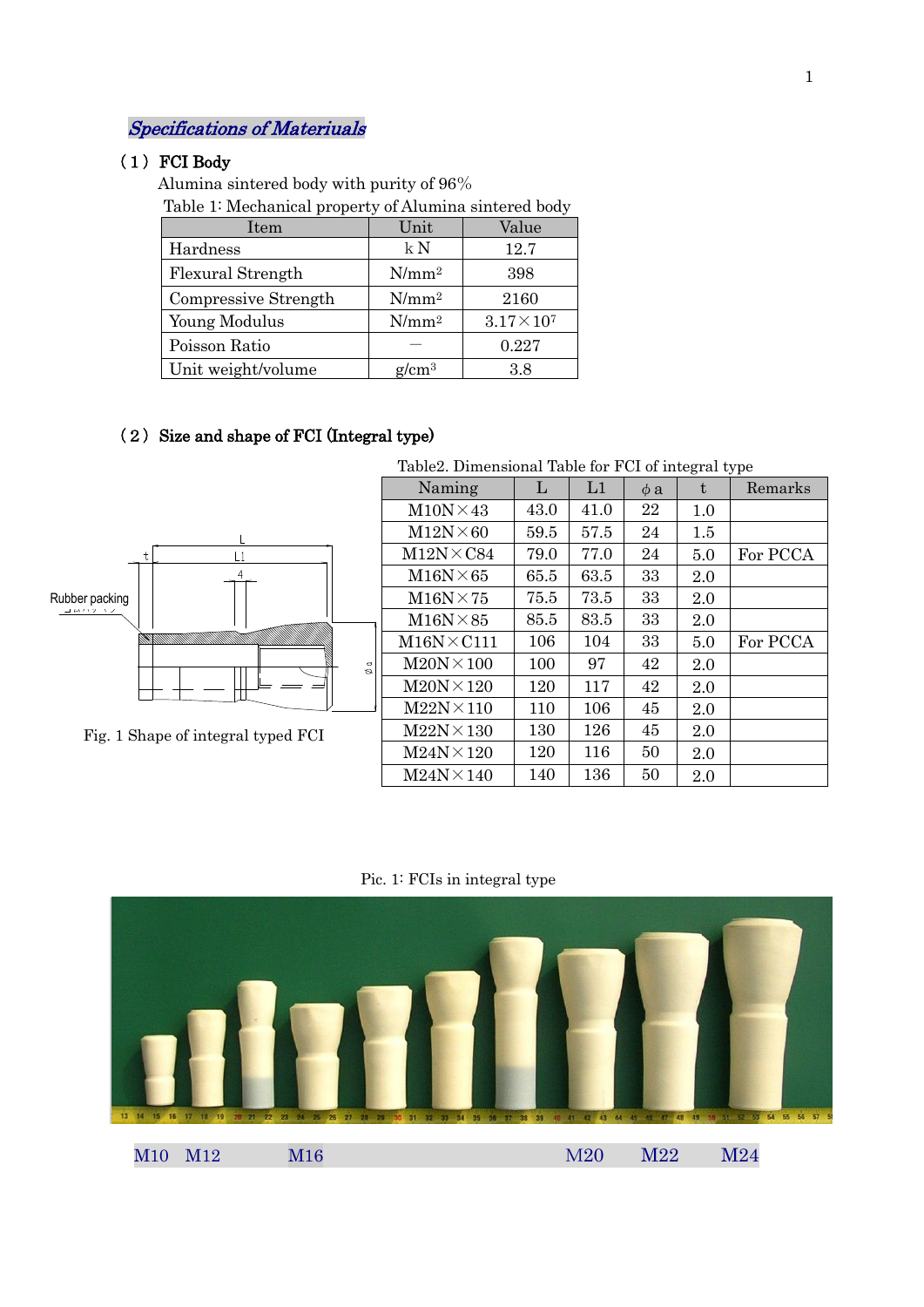### Strength Property of FCI

#### (1) Strength of threads

The table 3 shows the result of shearing test on threads.

| <b>Size</b> | Concrete strength<br>$N/mm^2$ | Ave. Breaking Load<br>kN | <b>Standard Value</b><br>kΝ |
|-------------|-------------------------------|--------------------------|-----------------------------|
| M10         |                               | 45.4                     | 34.2                        |
| M12         |                               | 70.7                     | 51.4                        |
| M16         | 48.1                          | 120                      | 95.8                        |
| M20         |                               | 210                      | 154.4                       |
| M22         |                               | 289.0                    | 190.9                       |
| M24         |                               | 342.6                    | 222.4                       |

| Table 3. Result of thread shearing test (6 laps or 9 laps for M20 and bigger) |  |  |  |  |  |  |  |  |
|-------------------------------------------------------------------------------|--|--|--|--|--|--|--|--|
|-------------------------------------------------------------------------------|--|--|--|--|--|--|--|--|

(Note) 1. Standard: Rank  $5$ /strength classification of steel nut (JIS B 1052)

For using FCI, it is recommended to keep the loads and torques in range within the guaranteed values as per the Table 4

| <b>Size</b>     | <b>Bolt</b><br>As(mm2) | Guaranteed<br>thread shearing<br>load<br>(kN) | Guaranteed<br>clamping torque<br>$(kN \cdot mm)$ | Remarks                  |
|-----------------|------------------------|-----------------------------------------------|--------------------------------------------------|--------------------------|
| M10             | 58                     | 13.9                                          | 27.8                                             |                          |
| M12             | 84.3                   | 20.2                                          | 48.5                                             | Yield load = $240N/mm$   |
| M16             | 157                    | 37.7                                          | 120.6                                            | for the bolt of Rank 4.6 |
| M <sub>20</sub> | 245                    | 58.8                                          | 235.2                                            | under the classification |
| M22             | 303                    | 72.7                                          | 319.8                                            | of strength              |
| M24             | 353                    | 84.7                                          | 406.5                                            |                          |

Table 4. Mechanical Property for FCI in main body

Notes:

1. Guaranteed thread shearing  $load = Yield$  load x As

- 2. Guaranteed clamping torque =  $k \cdot D \cdot kN$ , calculated basing on torque coefficient  $k = 0.2$
- 3. Rupture probability will be less than  $10^{-3}\%$  against the above guaranteed thread shearing load

#### (2) Pull-out Tension

Pull-out tension for FCI to be determined by conical breaking of concrete shall be calculated in accordance with the design formula for various anchor bolts provided in "Indication and its exposition for designing various comprehensive structures" by Architectural Institute of Japan.

 $Pt = \sqrt{\sigma}c \times 10.2 \times \pi \times L \times (L + D) \times 0.098$ 

Pt: Pull-out tension

- $\delta$  c: Standard strength of concrete for design
- $\overline{\phantom{a}}$  $(N/mm 2)$
- L: Inserting depth of FCI
- D: Outer diameter of FCI (mm)

Fig. 2 on the next page shows the values calculated by the above formula and results of a pull-out test, which represent the correlation between concrete strength and pull-out tension.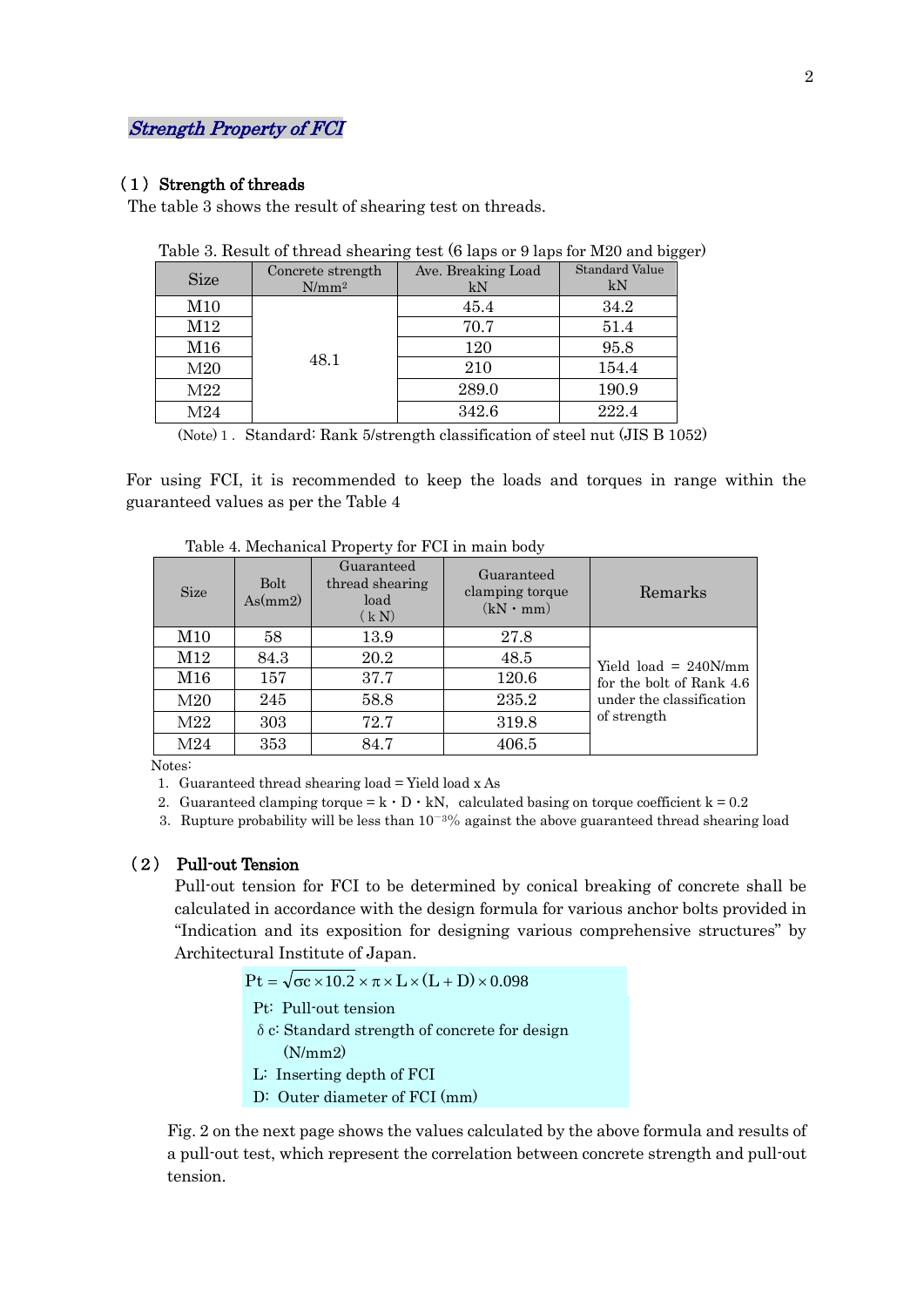

Fig.2: Correlation between strength of concrete and pull out tension of FCI Notes 1\*, 2\*: Strength measured by yield point of bolts for 1\*, and conical break of concrete for 2\*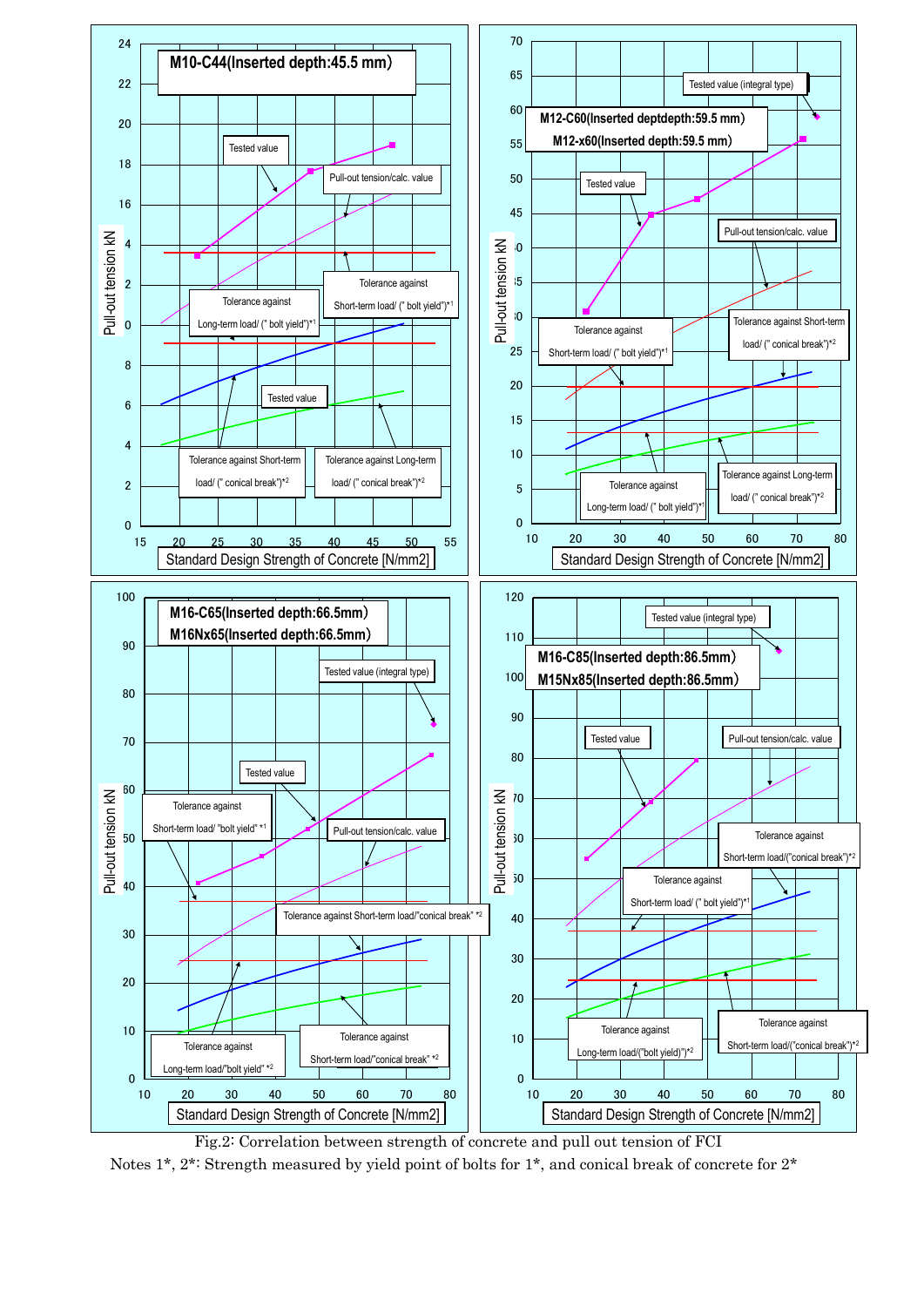#### (3) Shearing Strength

Results of a test conducted by using FCI of M12 are shown hereafter.



Fig.3: Method of shear test



Fig.4: Results of shear test

#### (4) Fatigue Strength

Results of a fatigue test conducted by using FCI of M12 are shown hereunder.



Pull out fatigue test Shear fatigue test



Fig.5: Method of shear test

|             |             | Table of Ilesures of Table at Rests          |                         |                              |
|-------------|-------------|----------------------------------------------|-------------------------|------------------------------|
|             | Load<br>(N) | Concrete<br>strength<br>(N/mm <sup>2</sup> ) | <b>Tested</b><br>cycles | Observation of<br><b>FCI</b> |
| Pull<br>out | 3040        | 36.6                                         | 50820<br>50630          | normal<br>normal             |
|             |             |                                              | 50325<br>52174          | normal<br>normal             |
| Shear       | 3040        | 36.6                                         | 50380                   | normal                       |

Table 5: Results of fatigue tests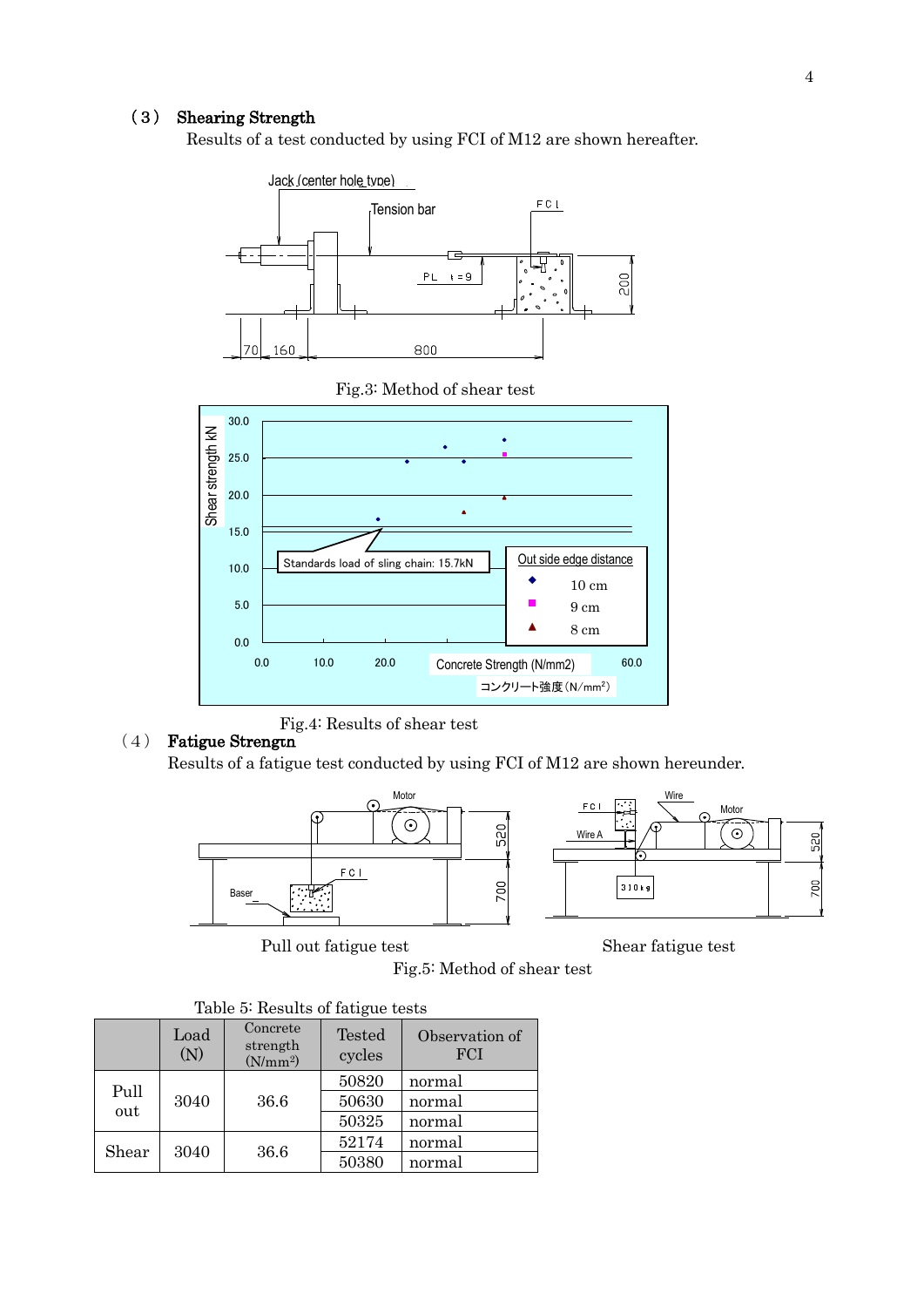#### Salt and Alkali Resistances of FCI

FCI has been tested to assess the resistance of the product to salts and alkalis. In accordance with the technical evaluation certificate, "Construction methods for hanging scaffoldings of prestressed concrete with application of fine ceramic insert" issued by Japan Institute of Construction Engineering (JICE) in November, 1988), it is confirmed that these elements pose no problems for FCI.

#### (1) Salt Resistance

Result for the resistance of FCI after being dipped in brine with 5% of salt contents for 500 and 1,000 hours respectively.



Fig.6: Test results confirming salt resistance performance

#### (2) Alkali Resistance

Result for the resistance of FCI after being dipped in an alkali solution (PH=13) for 500 and 1,000 hours respectively.



Fig.7: Test results confirming alkali resistance performance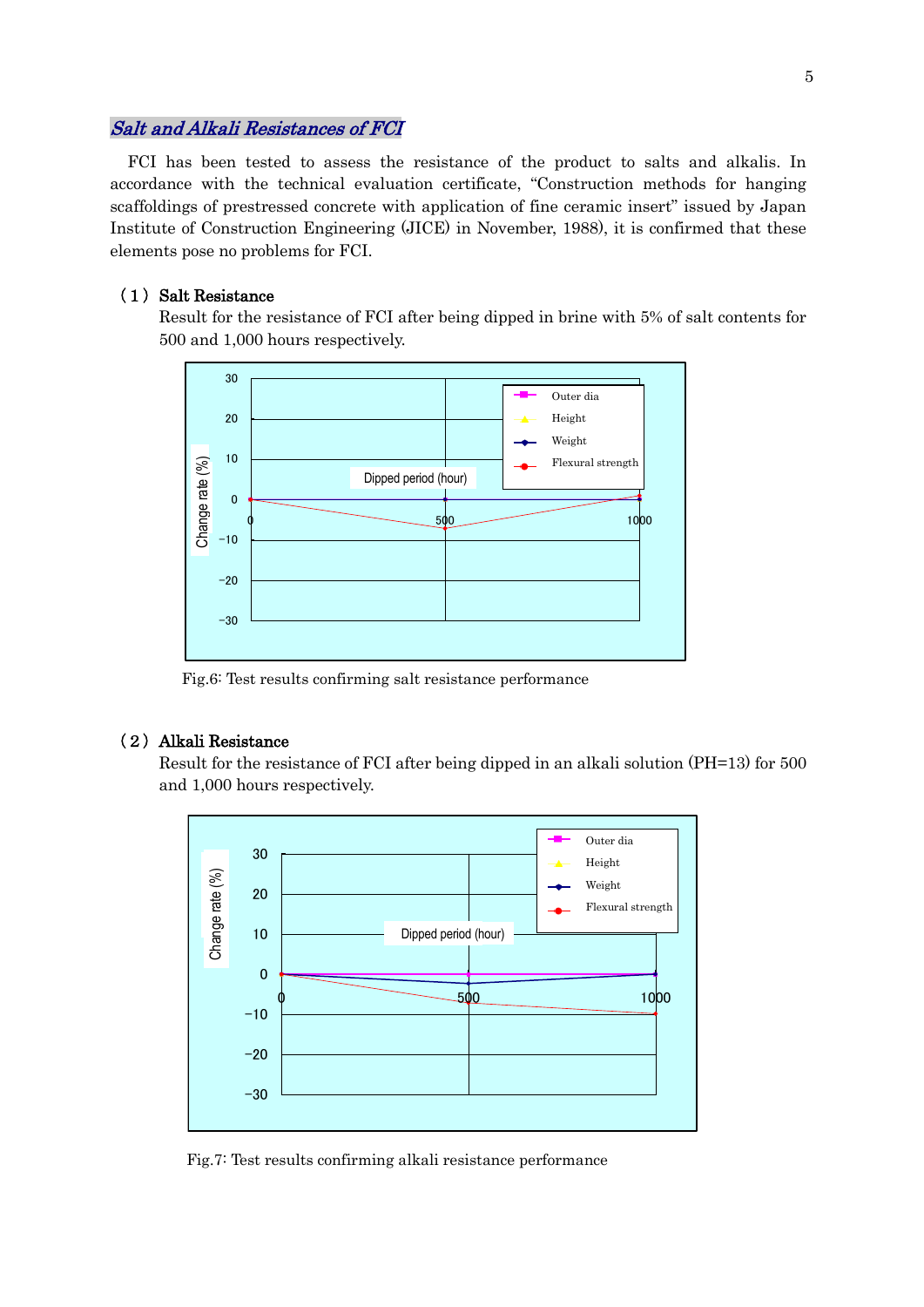### Fire Resistance of FCI

Due to its high purity alumina system ceramics material, FCI has a very high fire resistance performance. For the M16 Type of FCI, the following are the results of a thread shear test which was conducted after the FCI was kept in a furnace for 60 minutes at a temperature of 1,200℃, by which, it can be confirmed that FCI after heating is similar in shearing strength to the one before heating .



| Table 6. Fire resistive performance of FCI/M16 |  |  |  |  |
|------------------------------------------------|--|--|--|--|
|------------------------------------------------|--|--|--|--|

|                                                         | Thread shear strength<br>(kN) |
|---------------------------------------------------------|-------------------------------|
| Before heating                                          | 136                           |
| After heating<br>$(1200^{\circ}\text{C}, 60\text{min})$ | 130                           |
| Standard value                                          | 95.4                          |

Fig.8: Method for Thread shear strength

Also, shown below are the results of a test to heat up FCI of M16 (for 60 min. at  $1200^{\circ}$ C) fixed on a fire proof board of  $600mm(W)$  x  $600mm(L)$  x  $125mm(t)$ . There were no changes seen in FCI after heating up.







Pic.4: After heated (with metal) Pic.5: After heated (without metal)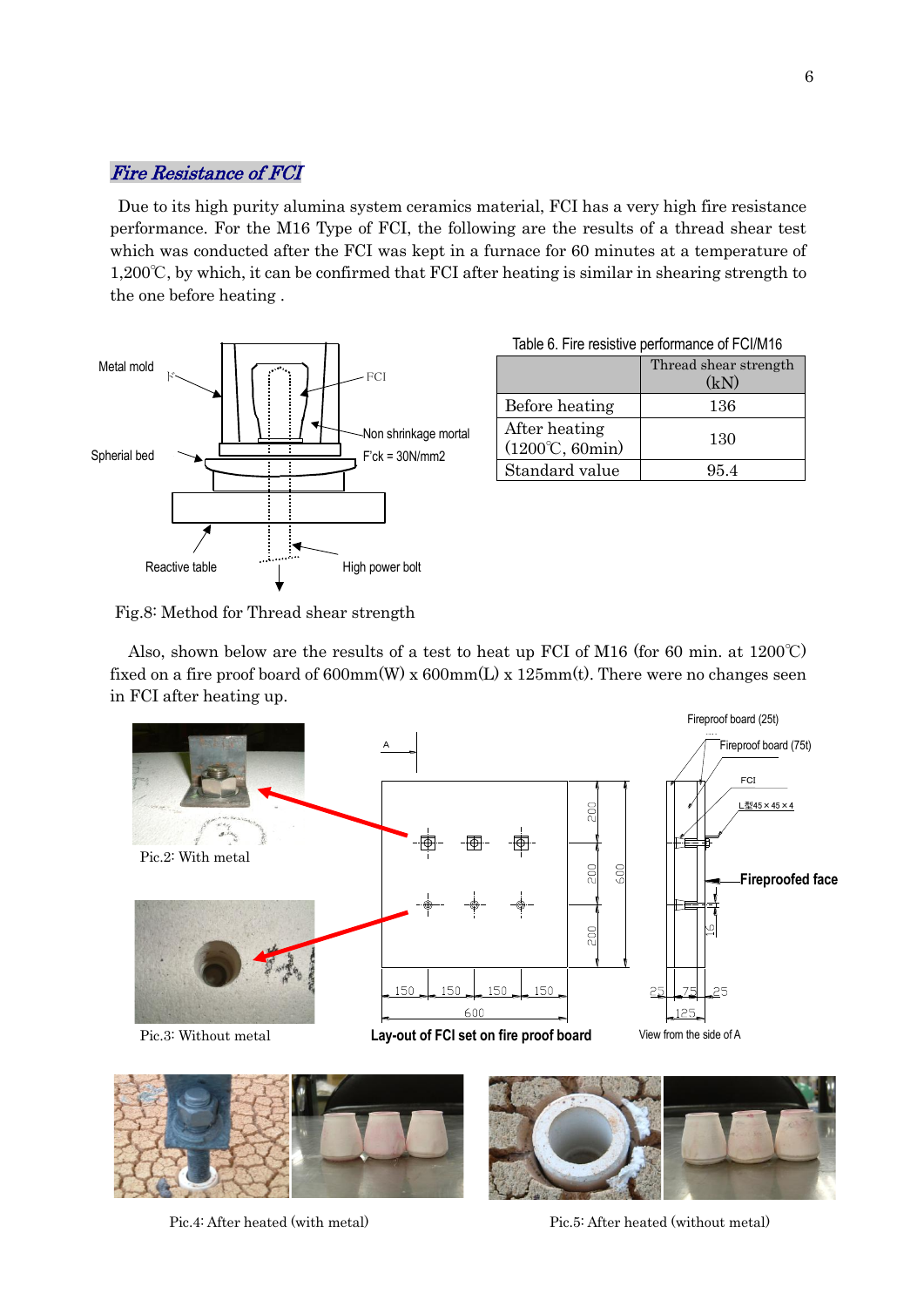#### Designing Method for FCI

The design for FCI inserts to be inserted in concrete can be made in accordance with section 4.1 of "Design of Anchor Bolt having heads" under paragraph 4.; "Design of Anchor Bolt in Various Types" in "Guideline and its Exposition for Design of Various Comprehensive Structures" issued by the Architectural Institute of Japan.

#### (1) The Cases of Pull-out Tension Loaded

 $Pal = \phi \mathbf{i} \cdot \sqrt{f' ck \times 10.2} \cdot \pi \cdot L \cdot (L+D) \times 0.098$  $Pa2 = \phi 2 \cdot f s y \cdot As$ 

- Pa1: Pull-out tension (N) per a piece of FCI for the case of the value determined basing on conular breakage of concrete.
- Pa2: Pull-out tension (N) per a piece of FCI for the case of the value determined basing on yield load of bolt.
- $\phi$ 1,  $\phi$ 2: Reduction coefficients using the values of the Table 1
- L: Inserting depth of FCI (mm)
- D: Outer diameter of ECI (mm)
- Fsy: Yield point of fixing bolts
- $As$ : The smaller value (mm) between the section area for the threaded parts and other parts of fixing bolt

Table 7: Reduction Coefficients

| For Long term load      |       |  |
|-------------------------|-------|--|
| For Short term load     | ገ 6   |  |
| For JPCCA <sup>1)</sup> | 1 / 3 |  |

1) For JPCCA, design shall be based on Pa2 which is determined basing on the yield load of fixing bolt

For the case of the standard FCI applied, pull-out tensions composing to each concrete of design standard strength, f'ck=24, 27, 30, 40, 50, 60 N/mm<sup>2</sup> are shown in the Table 8.

Table 8: Pull-out Tension of FCI (Integral type)

## Pa1=**φ** 1・√(Fck・10.2)・3.14・L・(L+D)・0.098

|                                   |                    |           |      |      | Pa1= $\varphi$ 1 · $\sqrt{(Fck \cdot 10.2)} \cdot 3.14 \cdot L \cdot (L+D) \cdot 0.098$ |                                                    |                               |      |
|-----------------------------------|--------------------|-----------|------|------|-----------------------------------------------------------------------------------------|----------------------------------------------------|-------------------------------|------|
|                                   |                    |           |      |      |                                                                                         |                                                    |                               |      |
|                                   |                    |           |      |      |                                                                                         |                                                    |                               |      |
| For Architectural Long Term Loads |                    |           |      |      |                                                                                         |                                                    | $Long term \varphi_1 = [0.4]$ |      |
| <b>FCI</b>                        | Inserting<br>Depth | Outer Dia |      |      |                                                                                         | Pull-out tension agaist concrete strength Pa1 (KN) |                               |      |
| <b>Size</b>                       | L/mm)              | D(mm)     | 24   | 27   | 30                                                                                      | 40                                                 | 50                            | 60   |
| $M10N \times 43$                  | 41                 | 22        | 5.0  | 5.3  | 5.6                                                                                     | 6.4                                                | 7.2                           | 7.9  |
| $M12N \times 60$                  | 57                 | 24        | 8.9  | 9.4  | 9.9                                                                                     | 11.5                                               | 12.8                          | 14.1 |
| $M12N \times C84$                 | 80                 | 24        | 16.0 | 17.0 | 17.9                                                                                    | 20.7                                               | 23.1                          | 25.3 |
| $M16N \times 65$                  | 63                 | 33        | 11.6 | 12.4 | 13.0                                                                                    | 15.0                                               | 16.8                          | 18.4 |
| $M16N \times 75$                  | 73                 | 33        | 14.9 | 15.8 | 16.7                                                                                    | 19.2                                               | 21.5                          | 23.6 |
| $M16N \times 85$                  | 83                 | 33        | 18.5 | 19.7 | 20.7                                                                                    | 23.9                                               | 26.8                          | 29.3 |
| $M16N \times C111$                | 107                | 33        | 28.8 | 30.6 | 32.3                                                                                    | 37.2                                               | 41.6                          | 45.6 |
| $M20N \times 100$                 | 97                 | 42        | 26.0 | 27.5 | 29.0                                                                                    | 33.5                                               | 37.5                          | 41.1 |
| $M20N \times 120$                 | 117                | 42        | 35.8 | 38.0 | 40.1                                                                                    | 46.3                                               | 51.7                          | 56.6 |
| $M22N \times 110$                 | 106                | 45        | 30.8 | 32.7 | 34.5                                                                                    | 39.8                                               | 44.5                          | 48.7 |
| $M22N \times 130$                 | 126                | 45        | 41.5 | 44.0 | 46.4                                                                                    | 53.6                                               | 59.9                          | 65.6 |
| $M24N \times 120$                 | 116                | 50        | 37.1 | 39.3 | 41.5                                                                                    | 47.9                                               | 53.5                          | 58.6 |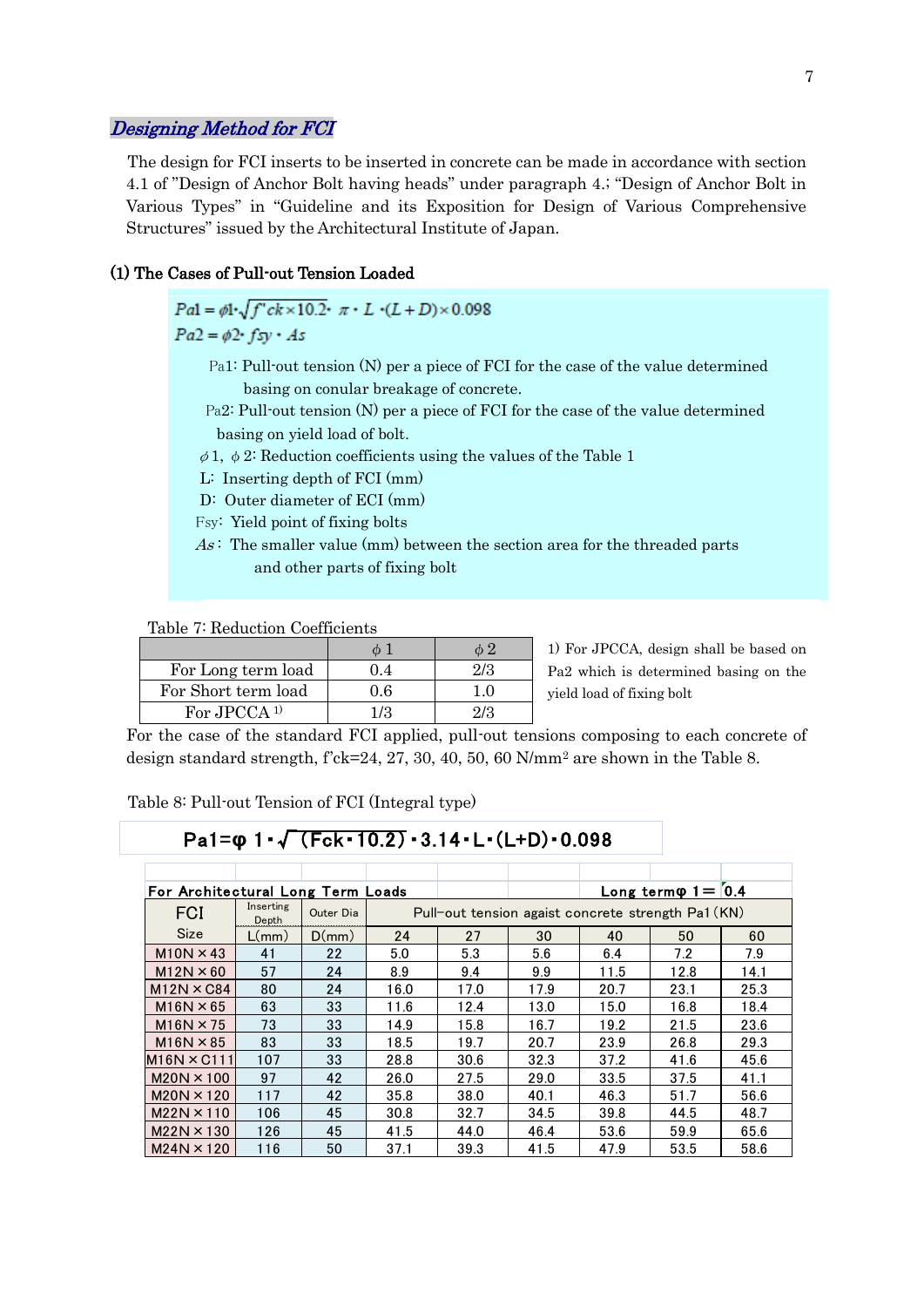| For Architectural Short Term Loads |                    |           |       |                                                     |       |       | Short term $\varphi$ 1 = $[0.4]$ |       |
|------------------------------------|--------------------|-----------|-------|-----------------------------------------------------|-------|-------|----------------------------------|-------|
| <b>FCI</b>                         | Inserting<br>Depth | Outer Dia |       | Pull-out tension against concrete strength Pa1 (KN) |       |       |                                  |       |
| <b>Size</b>                        | L/mm)              | D(mm)     | 24    | 27                                                  | 30    | 40    | 50                               | 60    |
| $M10 \times 45$                    | 41                 | 22        | 4.97  | 5.28                                                | 5.56  | 6.42  | 7.18                             | 7.87  |
| $M12 \times 60$                    | 57                 | 24        | 8.89  | 9.43                                                | 9.94  | 11.48 | 12.83                            | 14.06 |
| $M12 \times 79$                    | 80                 | 24        | 16.02 | 16.99                                               | 17.91 | 20.69 | 23.13                            | 25.33 |
| $M16 \times 65$                    | 63                 | 33        | 11.65 | 12.35                                               | 13.02 | 15.04 | 16.81                            | 18.42 |
| $M16 \times 75$                    | 73                 | 33        | 14.90 | 15.81                                               | 16.66 | 19.24 | 21.51                            | 23.56 |
| $M16 \times 85$                    | 83                 | 33        | 18.54 | 19.67                                               | 20.73 | 23.94 | 26.76                            | 29.32 |
| $M16 \times 106$                   | 107                | 33        | 28.85 | 30.60                                               | 32.25 | 37.24 | 41.64                            | 45.61 |
| $M20 \times 100$                   | 97                 | 42        | 25.97 | 27.54                                               | 29.03 | 33.52 | 37.48                            | 41.06 |
| $M20 \times 120$                   | 117                | 42        | 35.83 | 38.00                                               | 40.06 | 46.25 | 51.71                            | 56.65 |
| $M22 \times 110$                   | 106                | 45        | 30.83 | 32.69                                               | 34.46 | 39.80 | 44.49                            | 48.74 |
| $M22 \times 130$                   | 126                | 45        | 41.49 | 44.01                                               | 46.39 | 53.57 | 59.89                            | 65.61 |
| $M24 \times 120$                   | 116                | 50        | 37.08 | 39.33                                               | 41.46 | 47.88 | 53.53                            | 58.64 |

| For Civil Engineerins (PCCA specifications) |                    |           |      |                                                     |      |      | $\omega$ 1 = 1/3 |      |
|---------------------------------------------|--------------------|-----------|------|-----------------------------------------------------|------|------|------------------|------|
| <b>FCI</b>                                  | Inserting<br>Depth | Outer Dia |      | Pull-out tension against concrete strength Pa1 (KN) |      |      |                  |      |
| <b>Size</b>                                 | $L/mm$ )           | D(mm)     | 24   | 27                                                  | 30   | 40   | 50               | 60   |
| $M10N \times 43$                            | 41                 | 22        | 4.1  | 4.4                                                 | 4.6  | 5.3  | 6.0              | 6.5  |
| $M12N \times 60$                            | 57                 | 24        | 7.4  | 7.9                                                 | 8.3  | 9.6  | 10.7             | 11.7 |
| $M12N \times C84$                           | 80                 | 24        | 13.3 | 14.1                                                | 14.9 | 17.2 | 19.3             | 21.1 |
| $M16N \times 65$                            | 63                 | 33        | 9.7  | 10.3                                                | 10.8 | 12.5 | 14.0             | 15.3 |
| $M16N \times 75$                            | 73                 | 33        | 12.4 | 13.2                                                | 13.9 | 16.0 | 17.9             | 19.6 |
| $M16N \times 85$                            | 83                 | 33        | 15.4 | 16.4                                                | 17.3 | 19.9 | 22.3             | 24.4 |
| $M16N \times C111$                          | 107                | 33        | 24.0 | 25.5                                                | 26.9 | 31.0 | 34.7             | 38.0 |
| $M20N \times 100$                           | 97                 | 42        | 21.6 | 22.9                                                | 24.2 | 27.9 | 31.2             | 34.2 |
| $M20N \times 120$                           | 117                | 42        | 29.8 | 31.6                                                | 33.3 | 38.5 | 43.0             | 47.2 |
| $M22N \times 110$                           | 106                | 45        | 25.7 | 27.2                                                | 28.7 | 33.1 | 37.0             | 40.6 |

## Bearing Strength of Fixing Bolt

| $Pa2 = \phi 2 \cdot fys \cdot As$      |                               |                          |                       |                         |                     | <b>Steel Nut</b>                |
|----------------------------------------|-------------------------------|--------------------------|-----------------------|-------------------------|---------------------|---------------------------------|
| <b>Bolt</b><br>Size                    | Efffective<br>section<br>area | Yield<br>strength<br>fys | Tensile yeild<br>load | $L/T^*\varphi 2$<br>2/3 | $S/T^{**}\varphi 2$ | Guaranteed<br>load on<br>thread |
|                                        | As(mm <sup>2</sup> )          | N/mm <sup>2</sup>        | <b>KN</b>             | <b>KN</b>               | <b>KN</b>           | <b>KN</b>                       |
| M <sub>10</sub>                        | 58.0                          |                          | 13.9                  | 9.3                     | 13.9                | 34.2                            |
| M12                                    | 84.3                          |                          | 20.2                  | 13.5                    | 20.2                | 51.4                            |
| M <sub>16</sub>                        | 157.0                         | 240                      | 37.7                  | 25.1                    | 37.7                | 95.8                            |
| M20                                    | 245.0                         |                          | 58.8                  | 39.2                    | 58.8                | 154.4                           |
| M22                                    | 303.0                         |                          | 72.7                  | 48.5                    | 72.7                | 190.9                           |
| M24                                    | 353.0                         |                          | 84.7                  | 56.5                    | 84.7                | 222.4                           |
| the state of the state of the state of |                               | $-1.1.1.1.1$<br>2.7.1    |                       |                         |                     |                                 |

Note: \*  $L/T = Long term$ , S/T = Short term

Strength classification for JIS B 1052, Steel Nut >5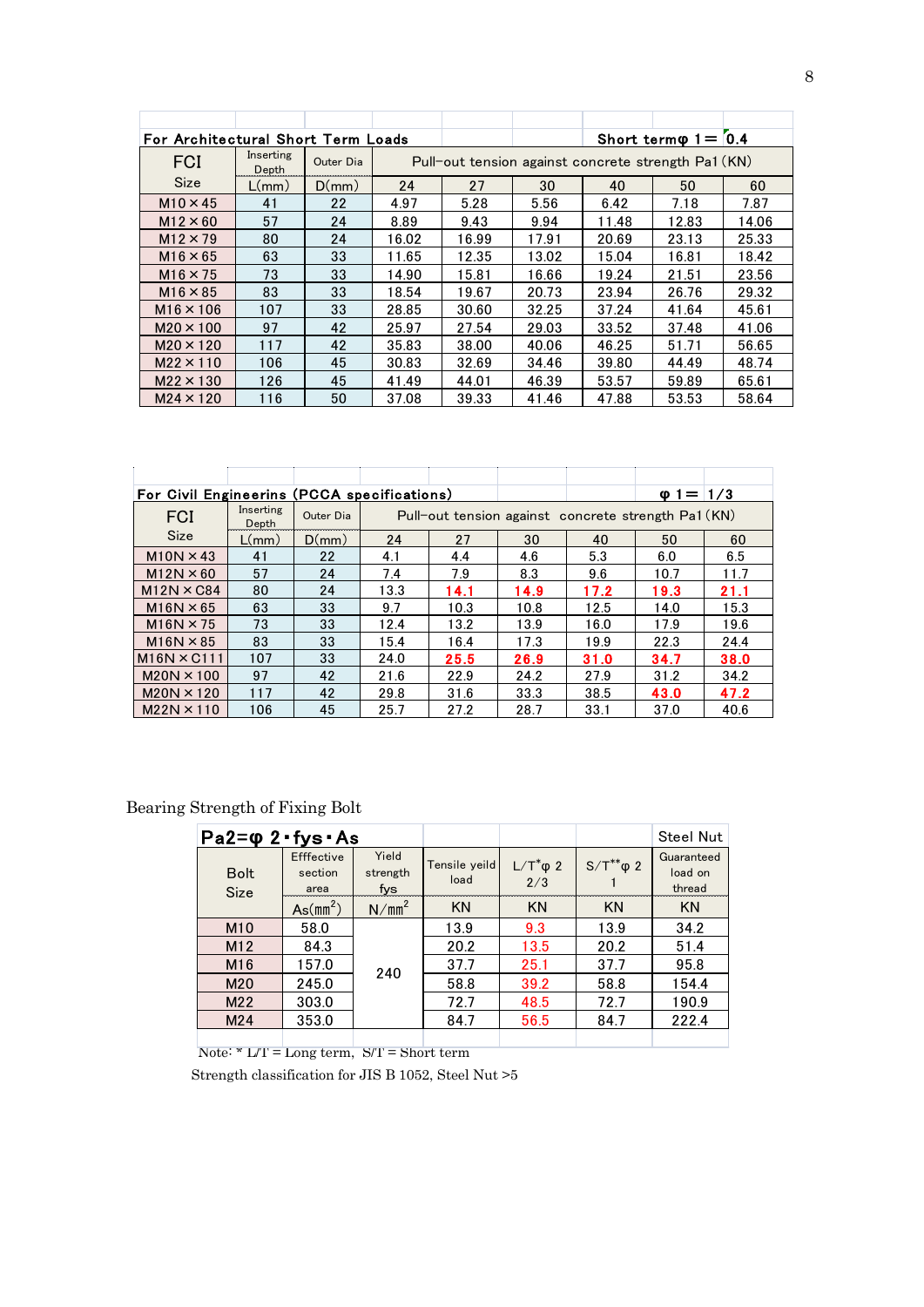## (2) The Cases of Shearing Strength Loaded

$$
Qa = \phi \cdot (0.5 \cdot As \cdot \sqrt{f'}ck \cdot Ec)
$$

Qa: Shearing strength per a piece of FCI (N)

φ: Reduction coefficient assumed to be 0.4 and 0.6 for long/short term load respectively

f'ck: Design standard strength of concrete (N/mm2)

 $As$ : The smaller value (mm) between the section area for the threaded parts and other parts of fixing bolt

Fc: Young modulus for concrete

Table 9: Shearing Strength of FCI (Integral type)

| Table 9: Shearing Strength of FCI (Integral type)    |                         |      |                                                    |      |      |      |       |  |  |  |
|------------------------------------------------------|-------------------------|------|----------------------------------------------------|------|------|------|-------|--|--|--|
| $Long term \varphi = 0.4$<br>For Long Term Loads     |                         |      |                                                    |      |      |      |       |  |  |  |
| <b>Size</b>                                          | Threads<br>section area |      | Shearing strength aginst concrete strength Qa (KN) |      |      |      |       |  |  |  |
|                                                      | As(mm <sup>2</sup> )    | 24   | 27                                                 | 30   | 40   | 50   | 60    |  |  |  |
| Young modulus Ec(KN/<br>25<br>26.5<br>28<br>31<br>33 |                         |      |                                                    |      | 35   |      |       |  |  |  |
| M <sub>1</sub> O                                     | 58.0                    | 9.0  | 9.8                                                | 10.6 | 12.9 | 14.9 | 16.8  |  |  |  |
| M12                                                  | 84.3                    | 13.1 | 14.3                                               | 15.5 | 18.8 | 21.7 | 24.4  |  |  |  |
| M <sub>16</sub>                                      | 157                     | 24.3 | 26.6                                               | 28.8 | 35.0 | 40.3 | 45.5  |  |  |  |
| M <sub>20</sub>                                      | 245                     | 38.0 | 41.4                                               | 44.9 | 54.6 | 62.9 | 71.0  |  |  |  |
| M22                                                  | 303                     | 46.9 | 51.3                                               | 55.5 | 67.5 | 77.8 | 87.8  |  |  |  |
| M24                                                  | 353                     | 54.7 | 59.7                                               | 64.7 | 78.6 | 90.7 | 102.3 |  |  |  |

|                                                              | Shot term $\varphi = 0.6$<br><b>For Shot Term Loads</b> |      |                                                     |      |       |       |       |  |  |  |
|--------------------------------------------------------------|---------------------------------------------------------|------|-----------------------------------------------------|------|-------|-------|-------|--|--|--|
| Size                                                         | <b>Threads</b><br>section area                          |      | Shearing Strength against concrete strength Qa (KN) |      |       |       |       |  |  |  |
|                                                              | As(mm <sup>2</sup> )                                    | 24   | 27                                                  | 30   | 40    | 50    | 60    |  |  |  |
| ヤング係数Ec(KN/mm <sup>2</sup> )<br>25<br>31<br>33<br>28<br>26.5 |                                                         |      |                                                     | 35   |       |       |       |  |  |  |
| M <sub>10</sub>                                              | 58.0                                                    | 13.5 | 14.7                                                | 5.9  | 19.4  | 22.4  | 25.2  |  |  |  |
| M12                                                          | 84.3                                                    | 19.6 | 21.4                                                | 23.2 | 28.2  | 32.5  | 36.6  |  |  |  |
| M <sub>16</sub>                                              | 157                                                     | 36.5 | 39.8                                                | 43.2 | 52.4  | 60.5  | 68.3  |  |  |  |
| M <sub>20</sub>                                              | 245                                                     | 56.9 | 62.2                                                | 67.4 | 81.8  | 94.4  | 106.5 |  |  |  |
| M22                                                          | 303                                                     | 70.4 | 76.9                                                | 83.3 | 101.2 | 116.8 | 131.7 |  |  |  |
| M24                                                          | 353                                                     | 82.0 | 89.6                                                | 97.1 | 117.9 | 136.0 | 153.5 |  |  |  |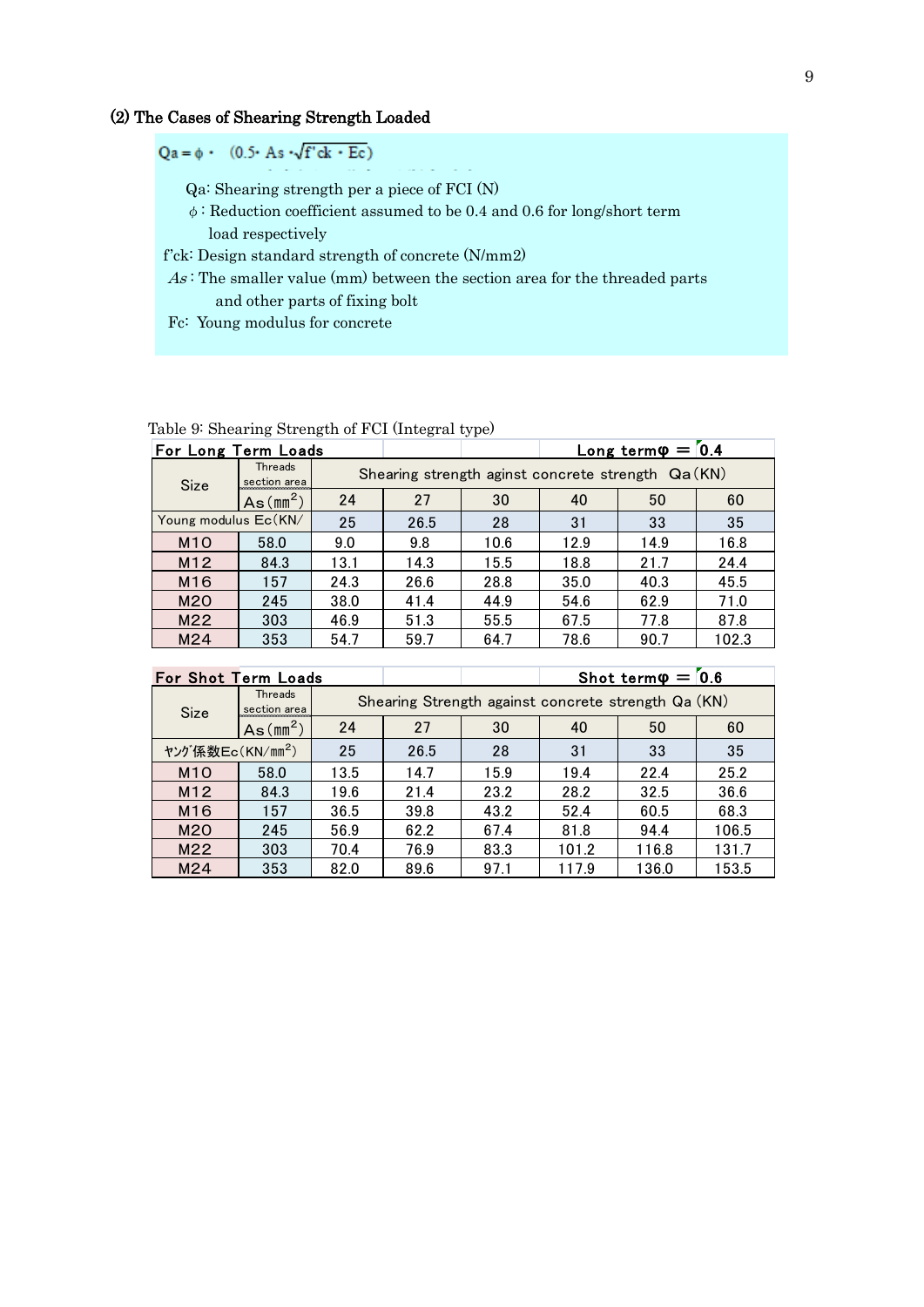#### (3) The Cases of the Combined Pull-out Tension and Shearing Strength Loaded

In the case that the pull-out tension occurs at an angle to the FCI, it is necessary in the design process to provide sufficient insertion depth. Consideration must be given to all factors affected by the shearing load and the fixing bolt in addition to pull-out tension. According to "Guidance and its exposition for designing various comprehensive structures" (by Japan Institute of Architecture), it is described under Paragraph 4, "Design works for anchor bolts in various type" that there is a formula hereunder available for calculation of ultimate bearing forces for the case that both pull-out tension and shearing strength are loaded on anchor bolts.

> $\left(\frac{p}{p u}\right)^a + \left(\frac{q}{q u}\right)^a = 1$  $(1)$ a: Take values such as 5/3, 2 etc. from coefficient p: Pull-out bearing force q: Shear bearing force pu: Pull-out bearing force without shearing load qu: Shear bearing force without pull-out tension

Assume as P for the breaking load to the direction added angle  $\theta$ , then obtain:

$$
\begin{array}{c}\n \text{p=}\text{P}\cdot \cos \theta \\
\text{q=}\text{P}\cdot \sin \theta\n \end{array}
$$

Also assume as,  $a=2$ , then make it as:

$$
qu = \frac{pu}{\sqrt{3}}
$$

Then, obtain the formula converted from formula (1) as follows:

$$
P = \frac{1}{\sqrt{1 + 2\sin^2\theta}} pu = l
$$

A = reduction coefficient

According to a test conducted, it has been confirmed that the influence by the angle may be negligible in case it is less than 20 degrees against FCI.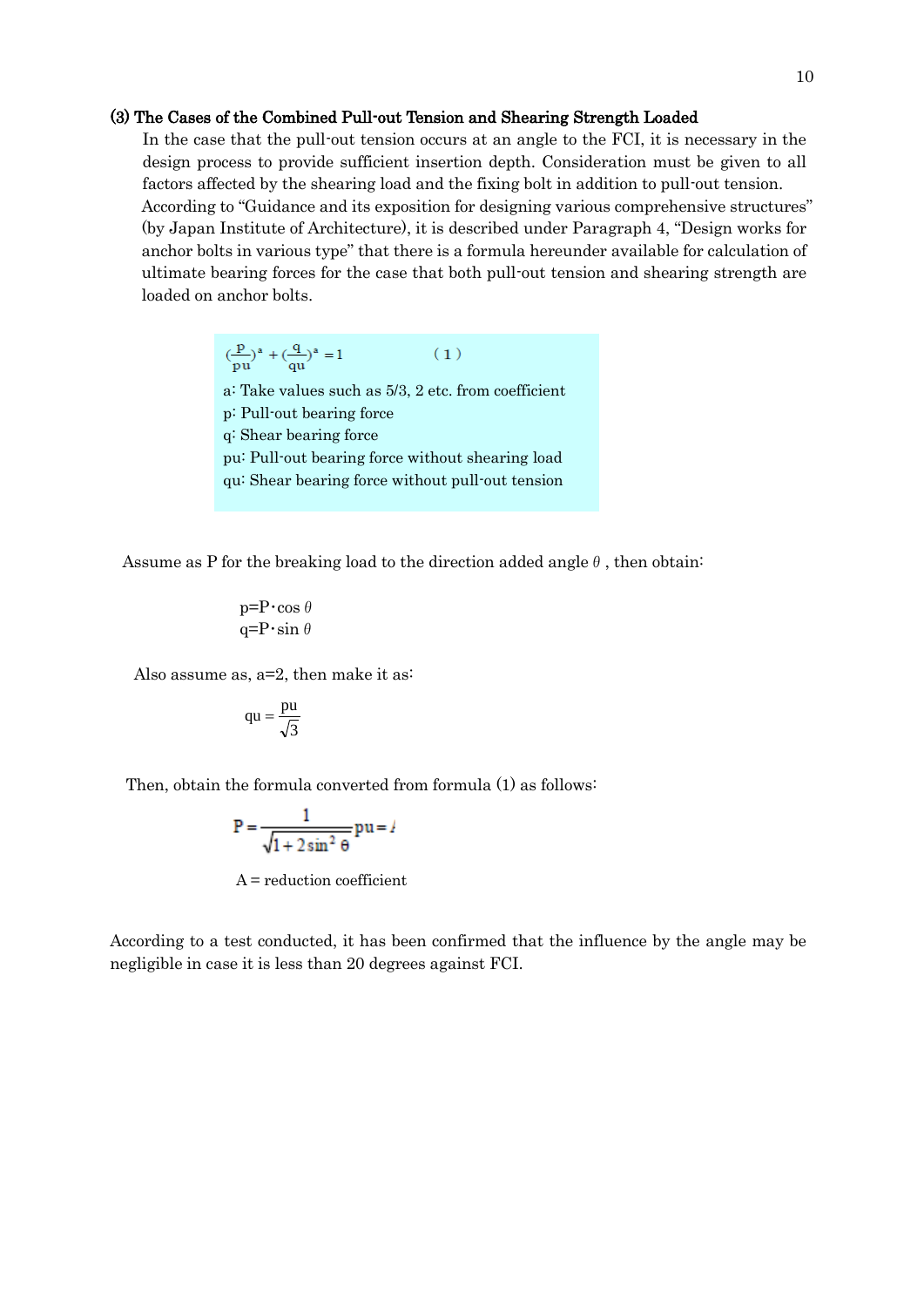Method for Calculating Length of Fixing Bolts

For the case of using integral type



Fig. 10: Drawing for calculating length of fixing bolt

| Naming             | Depth of<br>thread<br>b(mm) | Overall<br>Length of<br>FCI<br>$a$ (mm) | Depth of<br>thread<br>a $1(mm)$ | Rubber<br>packing<br>a $2(mm)$ | Thickness<br>of washer<br>$t$ (mm) | Length<br>of<br>thread<br>P(mm) | Nos of<br>effective<br>thread |
|--------------------|-----------------------------|-----------------------------------------|---------------------------------|--------------------------------|------------------------------------|---------------------------------|-------------------------------|
| $M10N \times 43$   | 40                          | 43.0                                    | 21.5                            | 1.0                            | 2.0                                | 18.5                            | 11                            |
| $M12N \times 60$   | 57                          | 59.5                                    | 35.0                            | 1.5                            | 2.5                                |                                 | 11                            |
| $M12N \times C84$  | 80                          | 79.0                                    | 54.5                            | 5.0                            |                                    | 21.5                            |                               |
| $M16N \times 65$   | 64                          | 65.5                                    | 38.5                            |                                |                                    | 24.0                            | 11                            |
| $M16N \times 75$   | 74                          | 75.5                                    | 48.5                            | 2.0                            |                                    |                                 |                               |
| $M16N \times 85$   | 84                          | 85.5                                    | 58.5                            |                                |                                    |                                 |                               |
| $M16N \times C111$ | 107                         | 106                                     | 79.0                            | 5.0                            |                                    |                                 |                               |
| $M20N \times 100$  | 98                          | 100                                     | 63.0                            |                                | 3.0                                | 33.0                            | 11                            |
| $M20N \times 120$  | 118                         | 120                                     | 83.0                            |                                |                                    |                                 |                               |
| $M22N \times 110$  | 108                         | 110                                     | 69.0                            | 2.0                            |                                    | 37.0                            | 13                            |
| $M22N \times 130$  | 128                         | 130                                     | 89.0                            |                                |                                    |                                 |                               |
| $M24N \times 120$  | 117                         | 120                                     | 75.0                            |                                | 4.0                                | 40.0                            | 11                            |
| $M24N \times 140$  | 137                         | 140                                     | 95.0                            |                                |                                    |                                 |                               |

Table 11: Calculation formula for shank length of fixing bolt

|                    | p とッチ   | $L = (9 \mu \times p) + a1 + a2 + t + T$ |  |  |
|--------------------|---------|------------------------------------------|--|--|
| $M10\times 43$     | $1.5\,$ | $L = 38 + T$                             |  |  |
| $M12N \times 60$   |         | $L = 55 + T$                             |  |  |
| $M12N\times C84$   | 1.75    | $L = 78 + T$                             |  |  |
| $M16N \times 65$   |         | $L = 61 + T$                             |  |  |
| $M16N \times 75$   |         | $L = 71 + T$                             |  |  |
| $M16N \times 85$   | 2.0     | $L = 81 + T$                             |  |  |
| $M16N \times C111$ |         | $L = 105+T$                              |  |  |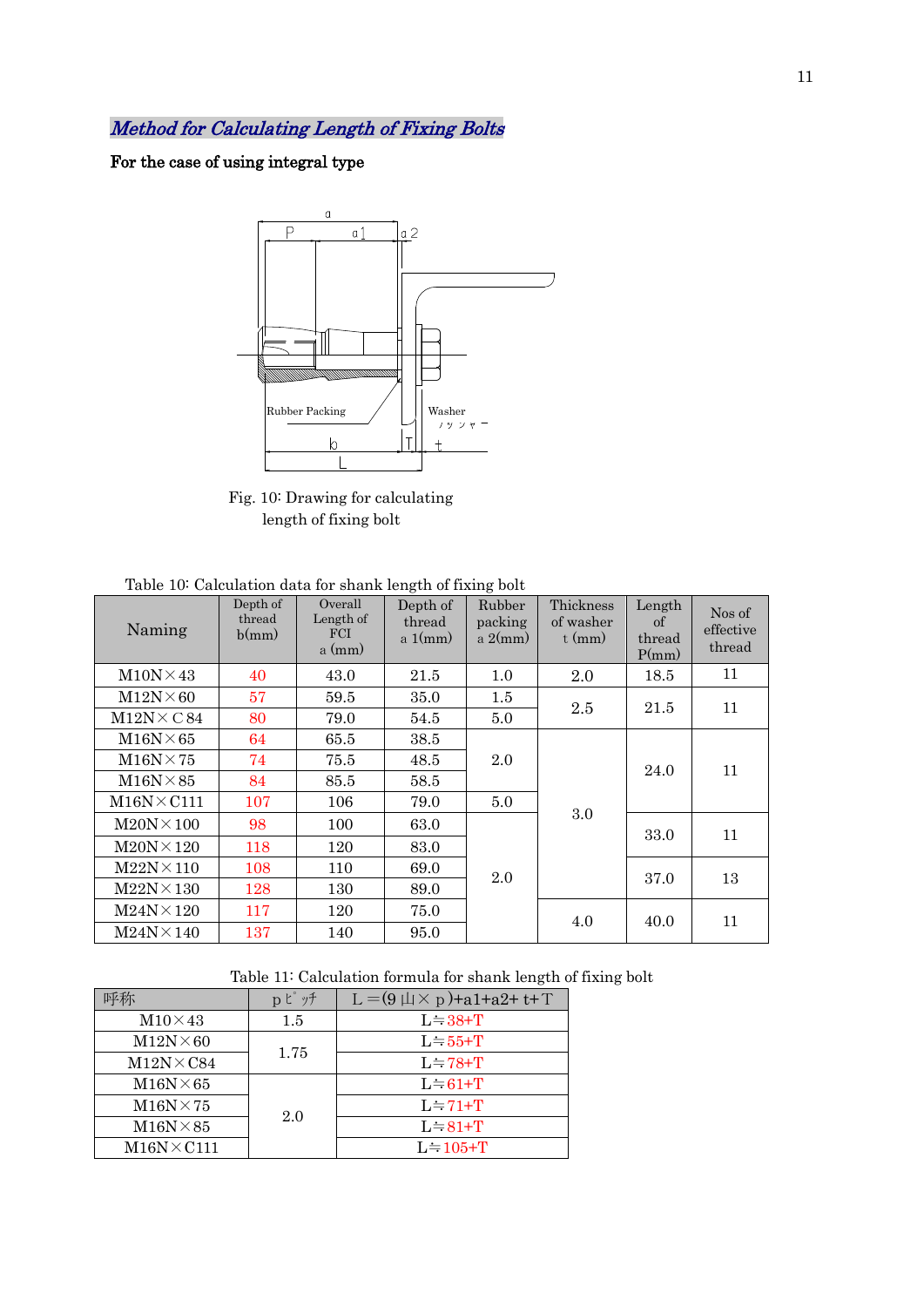| Naming            | $p$ (pitch) | L = $(10 \text{ th}^* \times \text{ p}) + a1 + a2 + t + T$ |
|-------------------|-------------|------------------------------------------------------------|
| $M20N \times 100$ |             | $L = 93+T$                                                 |
| $M20N \times 120$ | 2.5         | $L = 113+T$                                                |
| $M22N \times 110$ |             | $L = 99+T$                                                 |
| $M22N \times 130$ |             | $L = 119 + T$                                              |
| $M24N \times 120$ |             | $L = 111 + T$                                              |
| $M24N \times 140$ | 3.0         | $L = 131 + T$                                              |

Table 12: Calculation formula for shank length of fixing bolt

Note  $*$ th = threads

Table 13: Examples for shank length of fixing bolt applied

|                                  | Metal thick | Calculated | Length of |
|----------------------------------|-------------|------------|-----------|
| Naming                           | T(mm)       | value      | bolt leg  |
|                                  |             | (mm)       | (mm)      |
|                                  | $3.2\,$     | 41.2       | 40        |
| $M10N \times 43$                 | 4.5         | 42.5       | 45        |
| $(L=38+T)$                       | 6.0         | 44.0       |           |
|                                  | 3.2         | 58.2       |           |
| $M12N \times 60$                 | 4.5         | 59.5       | 60        |
| $(L=55+T)$                       | 6.0         | 61.0       |           |
|                                  | 3.2         | 81.2       | 80        |
| $M12N\times C84$                 | 4.5         | 82.5       |           |
| $(L=78+T)$                       | 6.0         | 84.0       | 85        |
|                                  | 4.5         | 65.5       | 65        |
| $M16N \times 65$                 | 6.0         | 67.0       |           |
| $(L=61+T)$                       | 9.0         | 70.0       | 70        |
|                                  | 4.5         | 75.5       | 75        |
| $\text{M}16\text{N}\!\times\!75$ | 6.0         | 77.0       |           |
| $(L=71+T)$                       | 9.0         | 80.0       | 80        |
|                                  | 4.5         | 85.5       |           |
| $M16N \times 85$                 | 6.0         | 87.0       | 85        |
| $(L=81+T)$                       | 9.0         | 90.0       | 90        |
|                                  | 4.5         | 109.5      |           |
| $M16N \times C111$               | 6.0         | 111.0      | 110       |
| $(L=105+T)$                      | 9.0         | 114.0      | 115       |
|                                  | 6.0         | 99.0       | 100       |
| $M20N \times 100$                | 9.0         | 102.0      |           |
| $(L=93+T)$                       | 12.0        | 105.0      | 105       |
|                                  | 6.0         | 119.0      | 120       |
| $M20N \times 120$                | 9.0         | 122.0      |           |
| $(L=113+T)$                      | 12.0        | 124.0      | 125       |
|                                  | 6.0         | 105.0      | 105       |
| $M22N \times 110$                | 9.0         | 108.0      |           |
| $(L=99+T)$                       | 12.0        | 111.0      | 110       |
|                                  | 6.0         | 125.0      | 125       |
| $M22N \times 130$                | 9.0         | 128.0      |           |
| $(L=119+T)$                      | 12.0        | 131.0      | 130       |
|                                  | 6.0         | 117.0      |           |
| $M24N \times 120$                | 9.0         | 120.0      | 120       |
| $(L=111+T)$                      | 12.0        | 123.0      | 125       |
|                                  | 6.0         | $137.0\,$  |           |
| $M24N \times 140$                | 9.0         | 140.0      | 140       |
| $(L=131+T)$                      | 12.0        | 143.0      | 145       |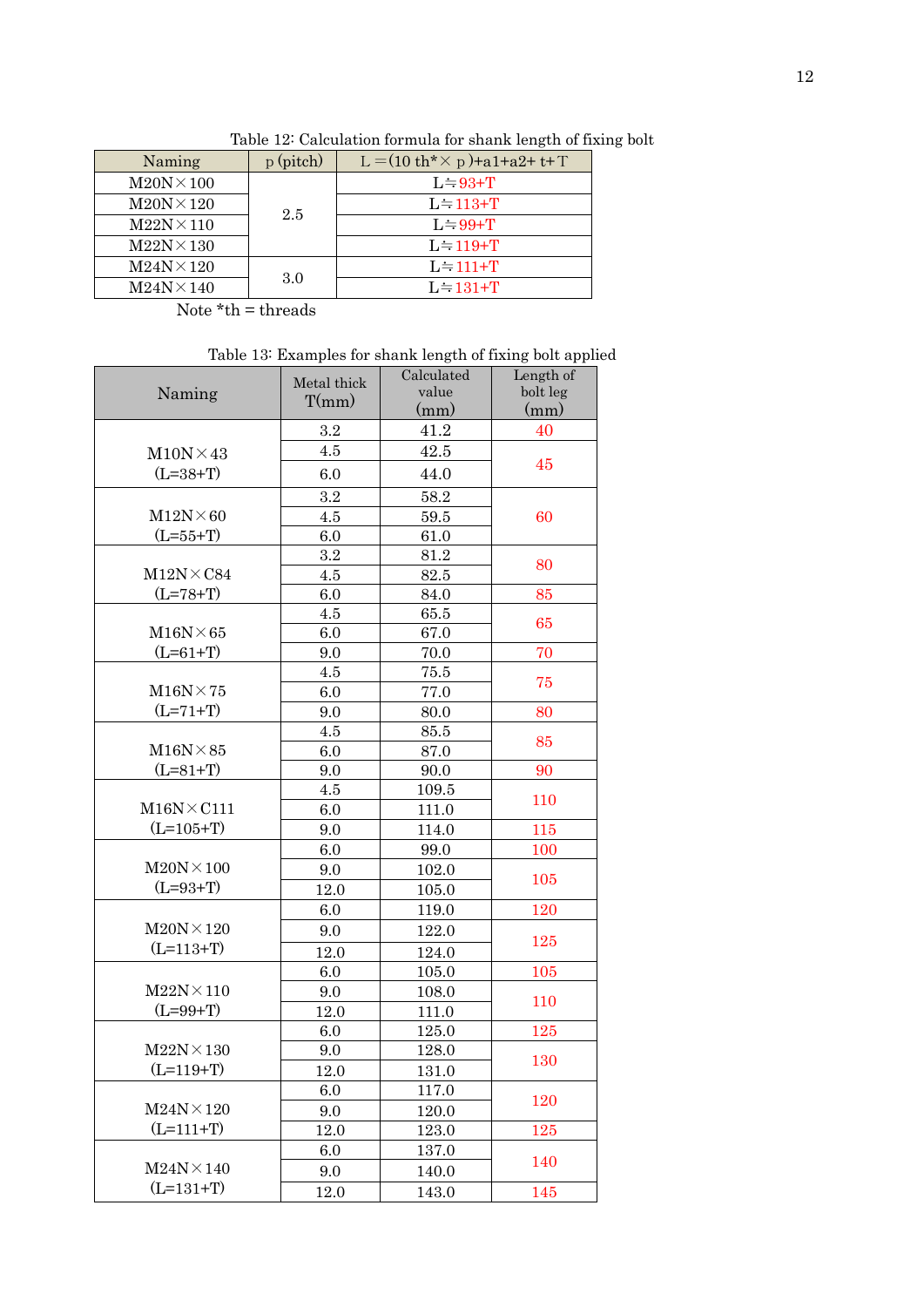## Drawings of FCI

## (1) FCI-M10



 $M10N \times 43$  (Number of effective thread =11)

## (2) FCI-M12



 $M12N\times60$  (Number of effective threads=11)

 $M12N\times C84$  (Number of effective threads = 11)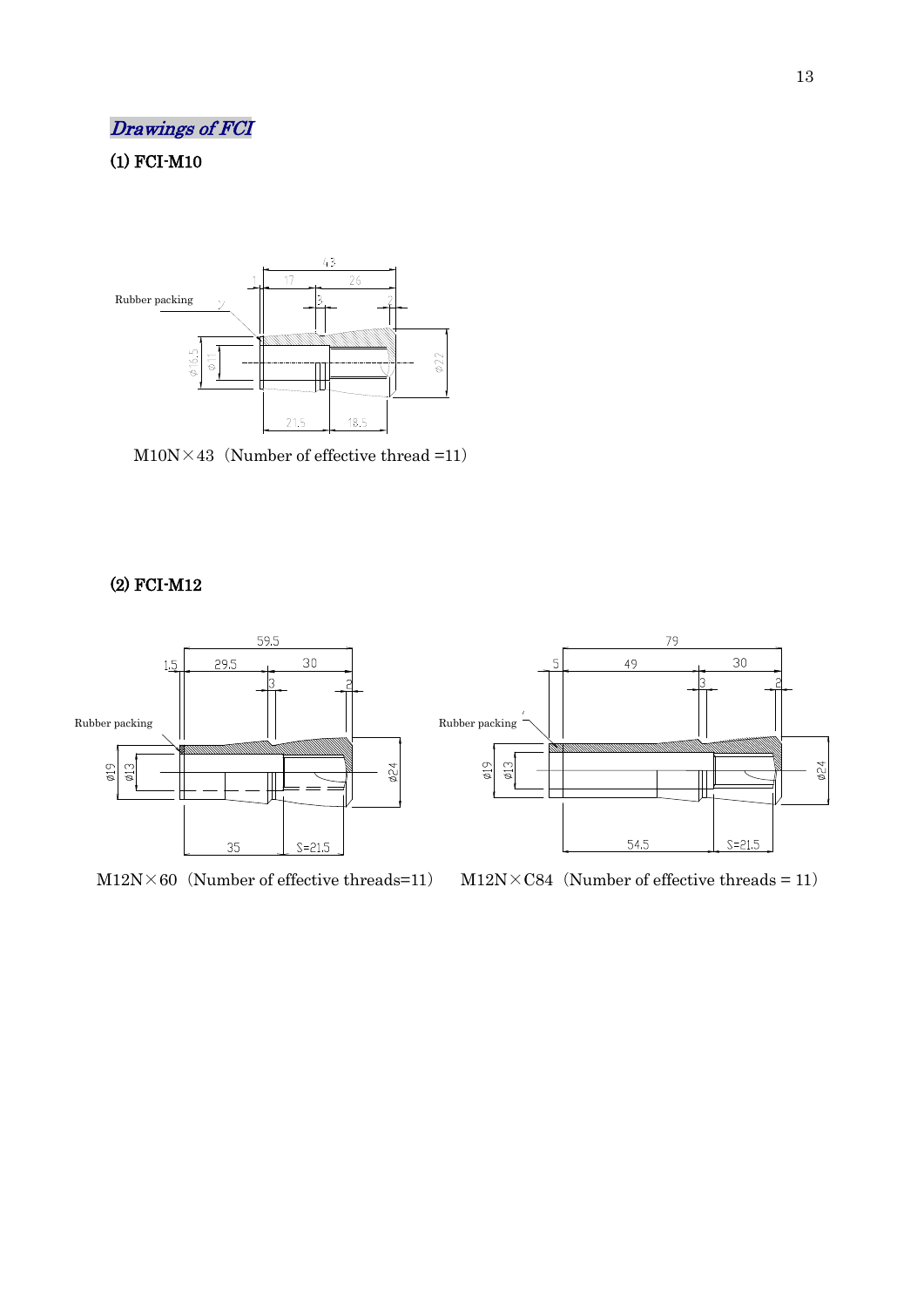## (3) FCI-M16





M16N $\times$ 65 (Number of effective threads=11) M16N $\times$ 75 (Number of effective threads = 11)



 $\text{M}16\text{N}\times85$  (Number of effective threads=11)



 $M16N \times C111$  (Number of effective threads=11)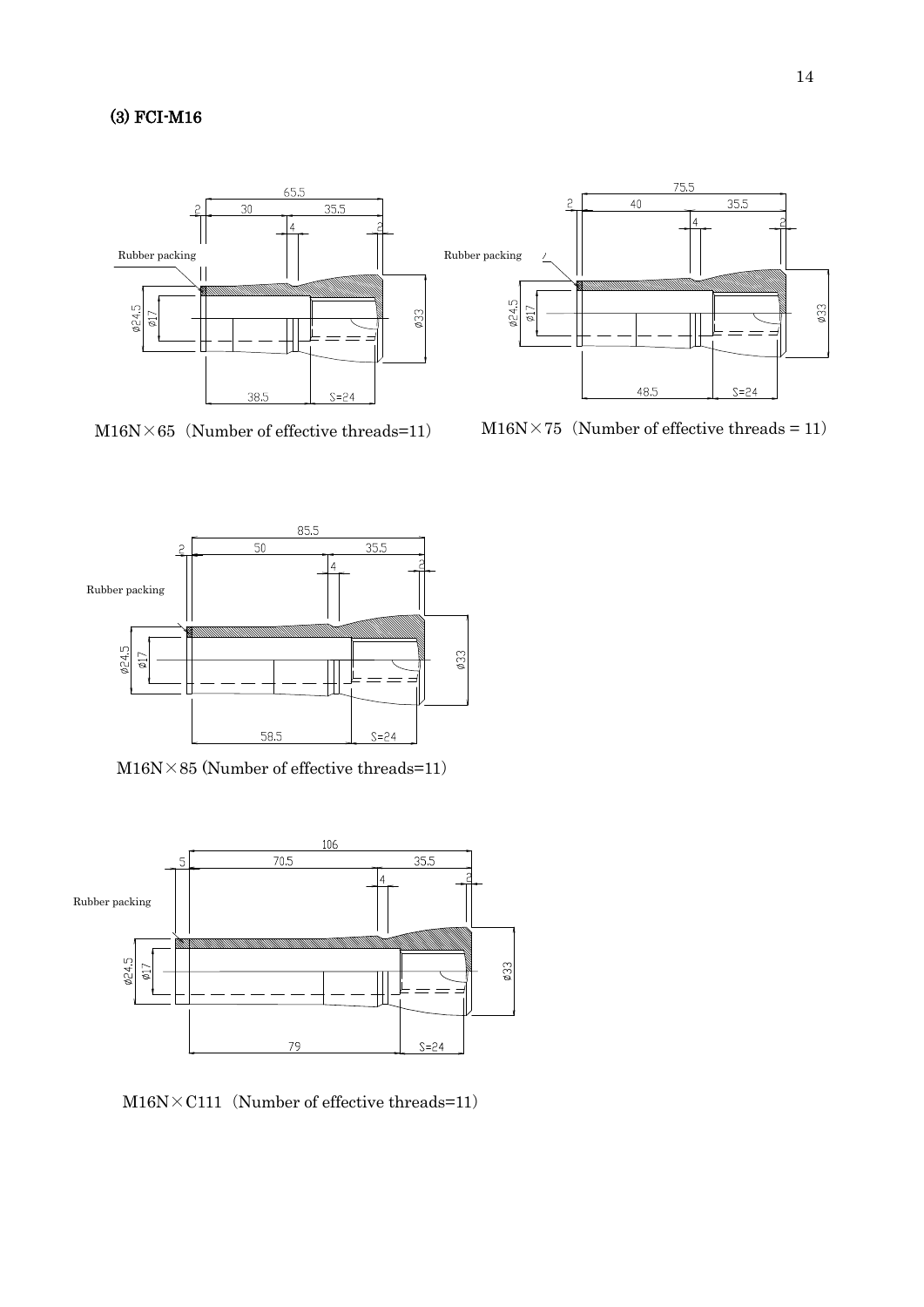

 $M22N \times 110$  (Number of effective threads=13)